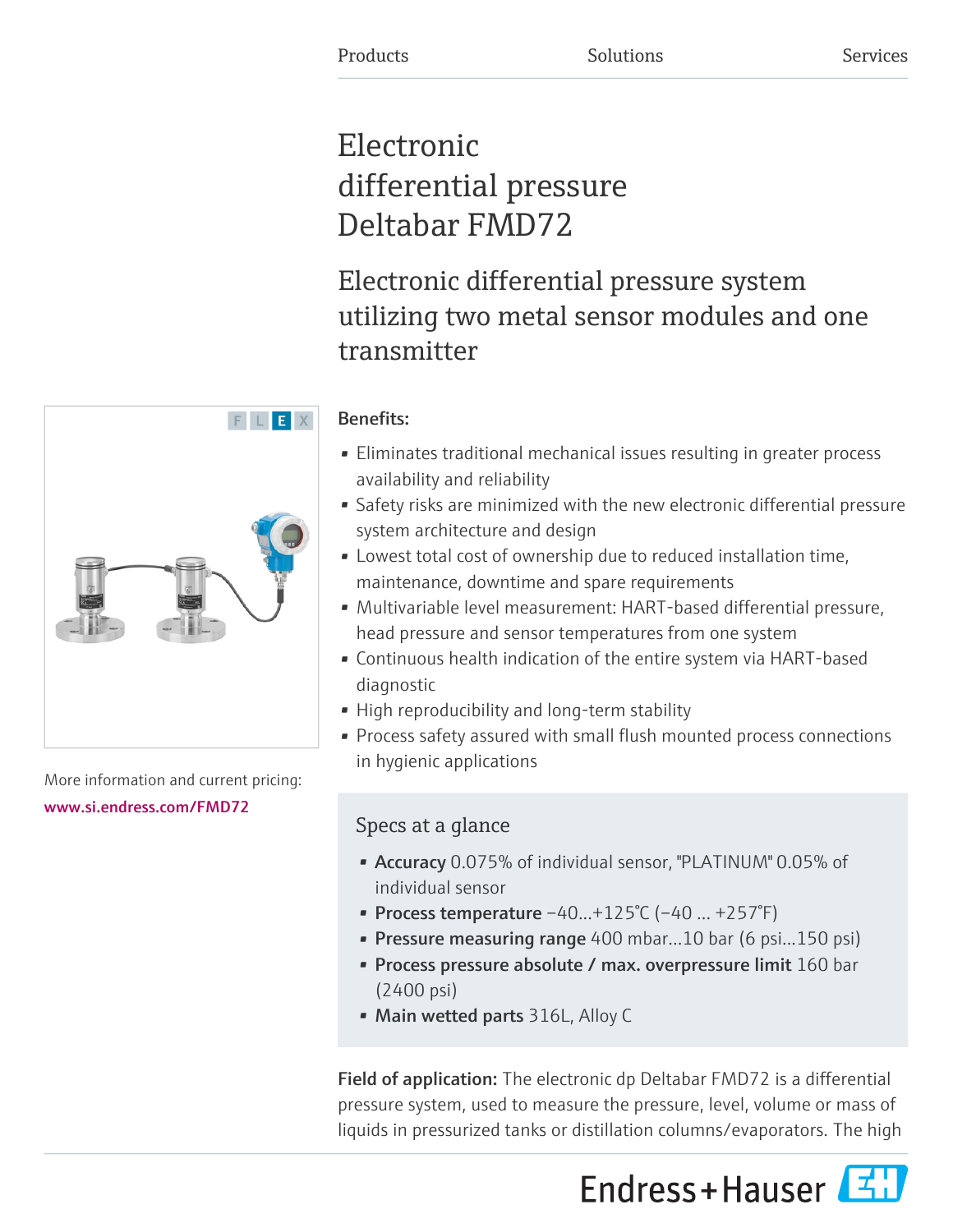pressure sensor (HP) measures the hydrostatic pressure. The low pressure sensor (LP) measures the head pressure. The level is calculated in the transmitter using these two digital values. The electronic dp system eliminates issues of traditional differential pressure measurements.

# Features and specifications

### Pressure Measuring principle

Differential pressure

#### Characteristic

Electronic differential pressure transmitter with metal sensor for level, volume or mass measurement in liquids.

#### Supply voltage

4...20 mA HART: 12...45V DC (Non Ex) Ex ia: 12...30V DC

#### Reference Accuracy

0.075% of individual sensor, "PLATINUM" 0.05% of individual sensor

#### Long term stability

0.05% of URL/year of individual sensor

#### Process temperature

 $-40...+125$ °C  $(-40...+257°F)$ 

#### Ambient temperature

 $-40...+80°C$ (–40...+176°F)

#### Measuring cell

400 mbar...10 bar (6 psi...150psi)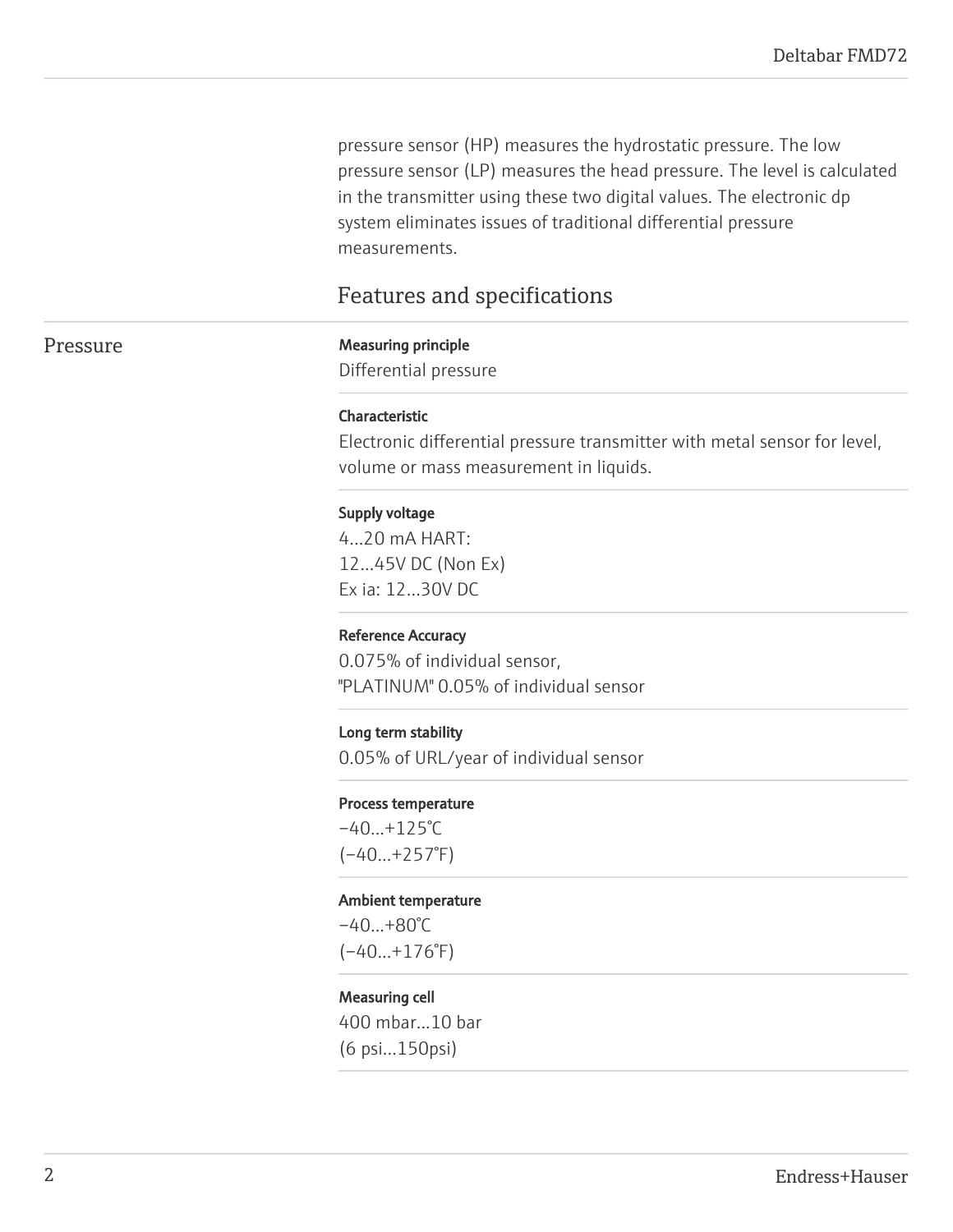# Pressure

#### Vacuum resistance

10 mbar (0.15 psi)

#### Max. overpressure limit

160 bar (2400 psi)

#### Process connection

Threads Flange (DIN, ASME,JIS)

#### Process connection hygienic

DIN11851 DIN11864-1 Tri-Clamp DRD Varivent

#### Material process membrane

316L, AlloyC,

#### Fill fluid

Silicone oil Synthetic oil

#### Material housing

Die-cast aluminum Stainless steel

#### Communication

4...20 mA HART

#### Certificates / Approvals

ATEX, FM, CSA, IECEx, NEPSI, INMETRO

#### Design approvals

NACE MR0175, EN10204-3.1,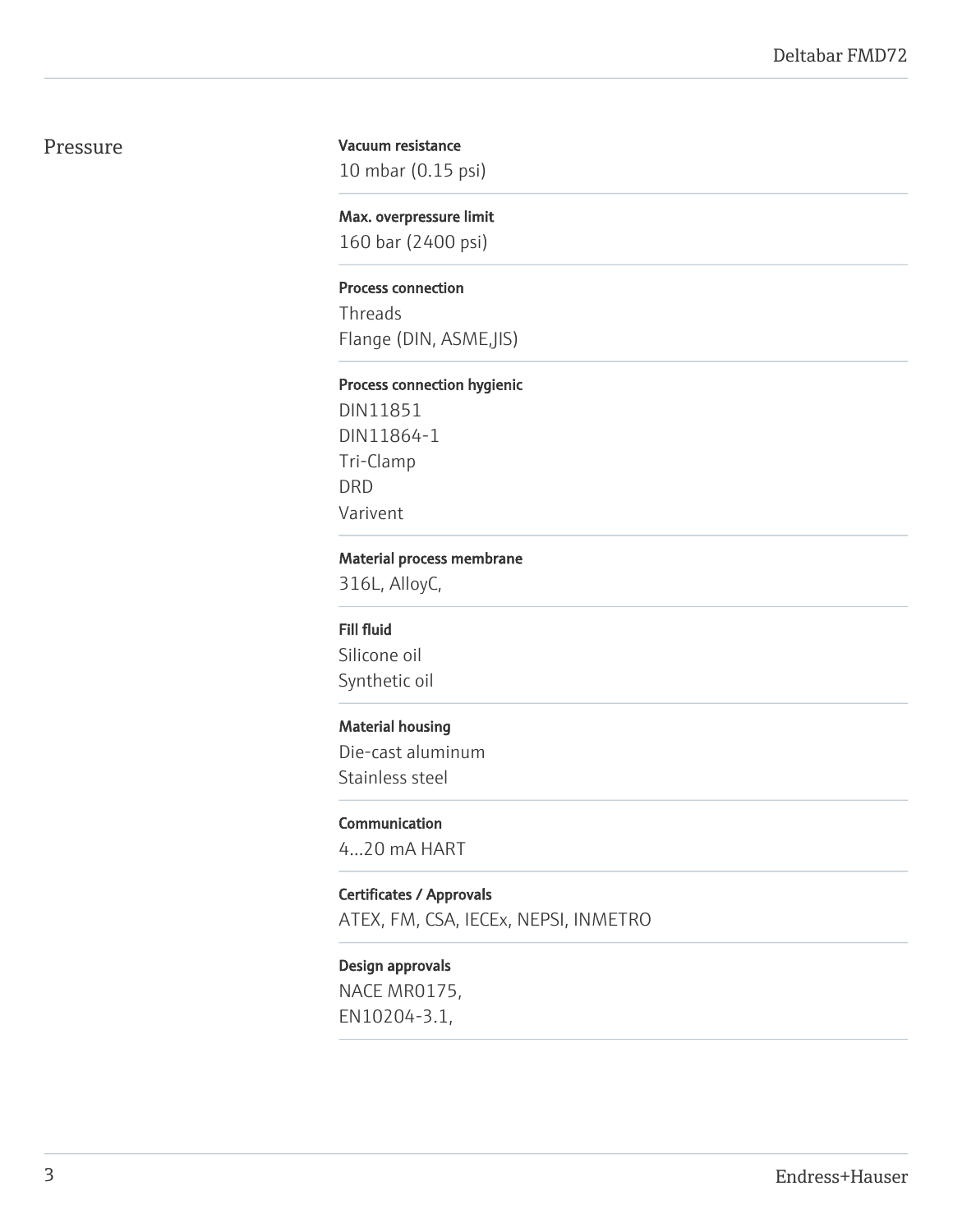# Pressure

# Hygienic approvals EHEDG 3A

Continuous / Liquids Measuring principle

Differential pressure

Characteristic / Application Electronic differential pressure transmitter with metal sensor for level, volume or mass measurement in liquids.

Supply / Communication 4...20 mA HART

**Accuracy** 

0.075% of individual sensor, "PLATINUM" 0.05% of individual sensor

Long term stability 0.05% of URL/year of individual sensor

#### Ambient temperature

 $-40...+80°C$  $(-40... +176°F)$ 

#### Process temperature

 $-40...+125°C$  $(-40 ... +257°F)$ 

#### Process pressure absolute / max. overpressure limit

160 bar (2400 psi)

#### Pressure measuring range

400 mbar...10 bar (6 psi...150 psi)